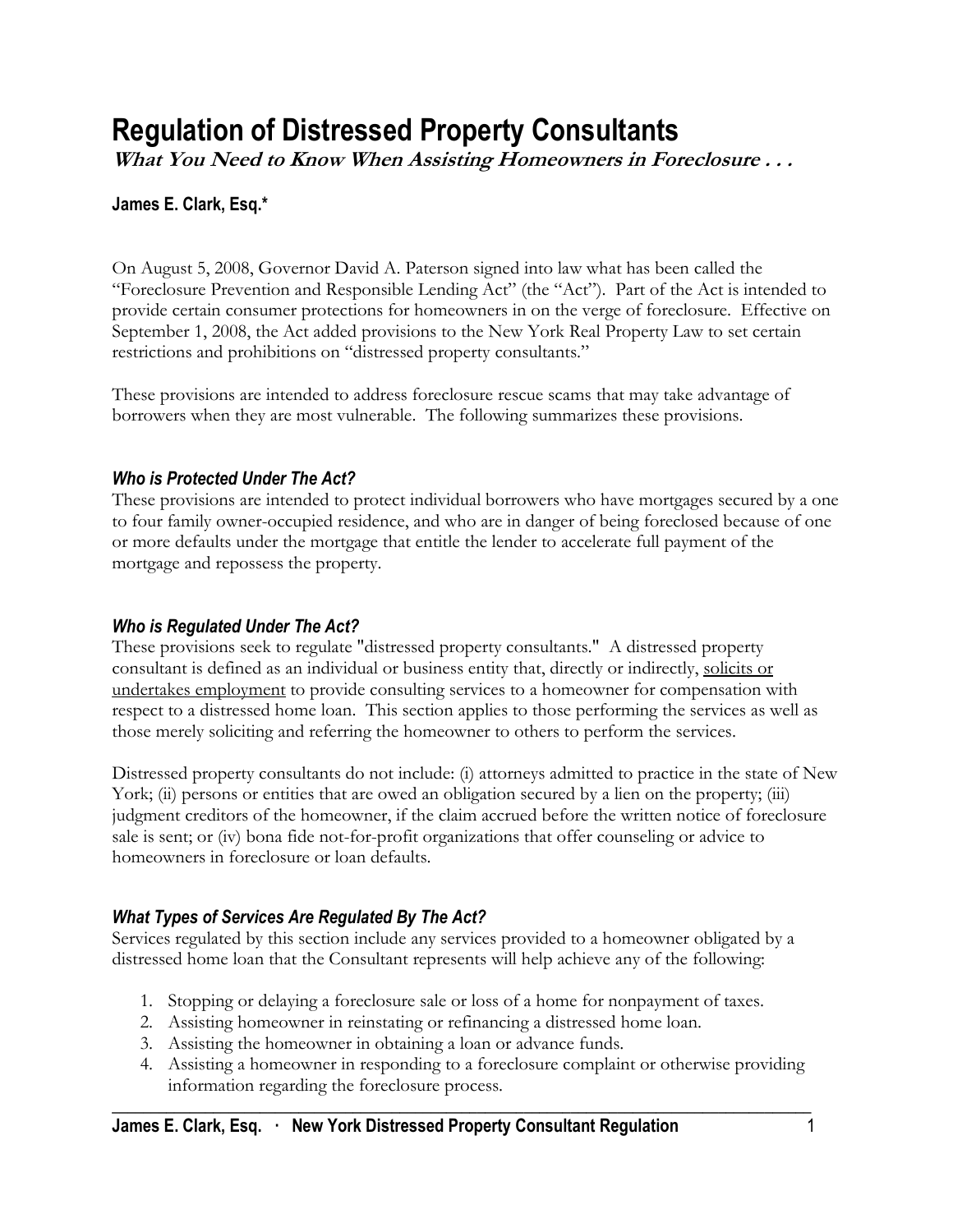- 5. Repairing a homeowner's credit which was impaired by a foreclosure or tax sale.
- 6. Saving the homeowner's property from foreclosure or loss for non-payment of taxes.

#### *What Requirements Are Placed on Distressed Property Consultant?*

The following requirements are now placed on distressed property consultants undertaking any of the services set forth above.

- 1. Written Contract. The consultant may not perform services without a written contract in the form set forth in the Act.
- 2. Receiving Payment up Front. The consultant may not "charge for or accept payment for consulting services before the full completion of such services."
- 3. No Power of Attorney. The consultant may not take a power of attorney from the homeowner.
- 4. Original Documents. The consultant may not keep any of the homeowner's original loan or other documents (i.e. note, mortgage etc.).

### *What form should a Distressed Property Consulting Contract Take?*

A distressed property consulting contract must: (i) be in writing; (ii) be given to the homeowner for review prior to signing; (iii) be in 12 point type in the language spoken by the homeowner; (iv) disclose the type of services and amount of payment; (v) provide the name, address and phone number of consultant; (vi) be signed by both parties, witnessed and acknowledged before a notary public; (vii) contain a statutory notice in 14 point bold type allowing cancellation within five (5) days and stating the duties of the consultant and when payment is due.

#### *What Are the Penalties for violations of the Act?*

- 1. A court may nullify any agreement between the consultant and homeowner.
- 2. The homeowner may recover actual and consequential damages and costs from the consultant in an action based on this section.
- 3. If the consultant intentionally or recklessly violates any provision of this section, a court may award treble (triple) damages, attorney's fees and costs.
- 4. Provisions of the consulting contract that attempt or purports to limit the liability of the consultant shall be null and void. Inclusion of such a provision shall, at the option of the homeowner render the entire contract void.
- 5. Provisions requiring arbitration of any disputes are voidable by the homeowner.
- 6. The NYS Attorney General or a court having jurisdiction over such matters, may issue an injunction enjoining the consultant from further activities until the case is heard.
- 7. Additional civil penalties of not more than \$10,000.00 for each violation of this section.

▪ ▪ ▪

The Act was passed with the good intention of preventing foreclosure rescue scams intended to take advantage of borrowers when they are most vulnerable. However, the Act also creates significant liability exposure for those honest practitioners who are providing a valuable and much-needed service for distressed homeowners. Despite the restrictions placed on distressed property consultants, there are ways for such consultants to continue to do business legally and profitably. If

**\_\_\_\_\_\_\_\_\_\_\_\_\_\_\_\_\_\_\_\_\_\_\_\_\_\_\_\_\_\_\_\_\_\_\_\_\_\_\_\_\_\_\_\_\_\_\_\_\_\_\_\_\_\_\_\_\_\_\_\_\_\_\_\_\_\_\_\_\_\_\_\_\_\_\_\_\_\_\_\_\_\_\_\_\_\_\_\_\_\_**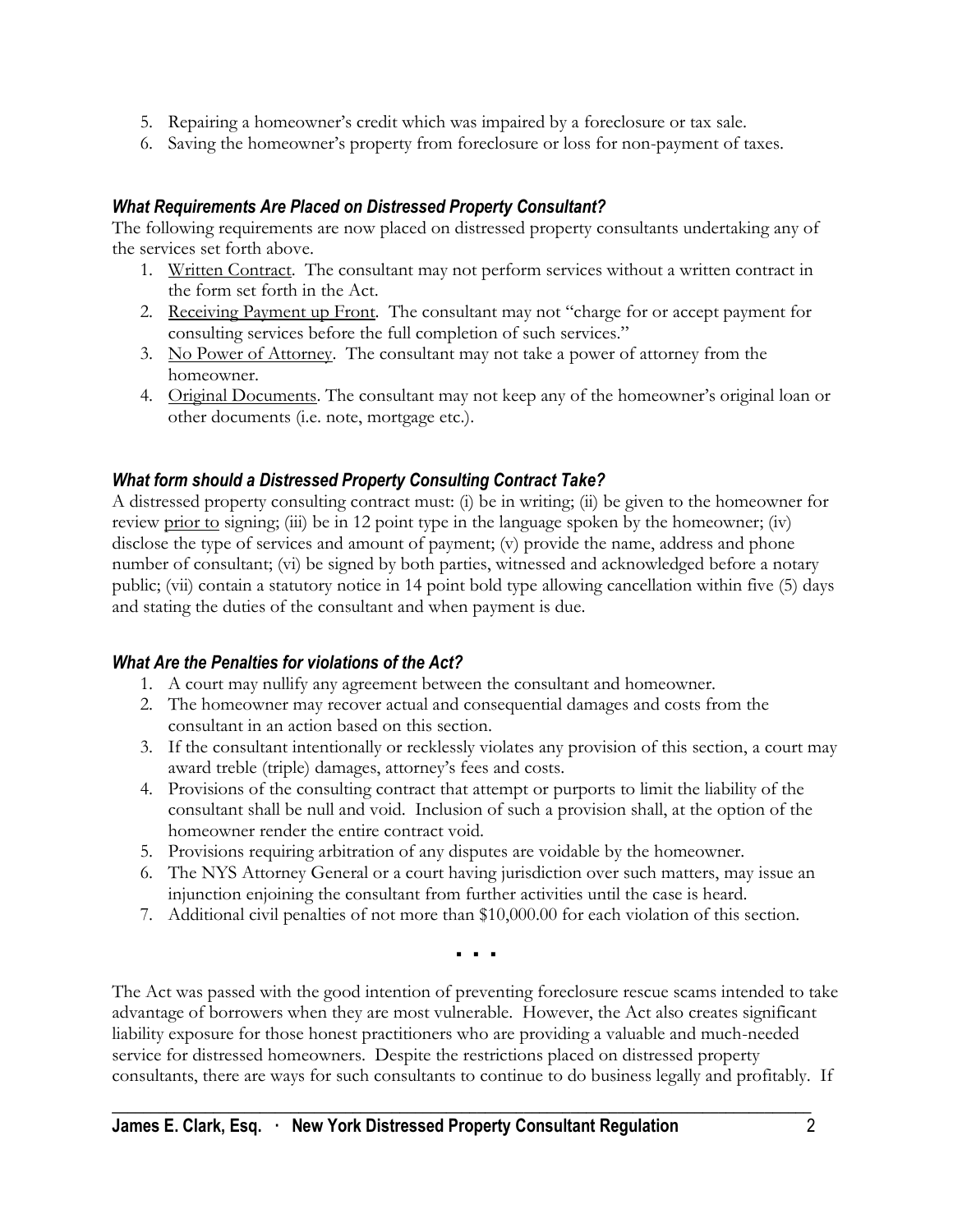you are an individual or company providing such services as loan modifications, short sale negotiations or credit repair to homeowners you should consult with your attorney to determine what effect this law will have on your business and to devise safe strategies to continue doing business in this field.

**\* James E. Clark, Esq.** *is an attorney in private practice in Babylon, New York. Mr. Clark represents mortgage modification, short sale negotiation and real estate investment firms in developing strategies and systems to assure legal and regulatory compliance in the conduct of their business. Mr. Clark's practice also focuses on commercial and residential real estate transactions, real estate litigation, zoning an land use matters, entity selection, asset protection planning and corporate/partnership transactions. Previously, Mr. Clark was an associate at Milbank, Tweed, Hadley & McLoy LLP. He graduated with honors from Hofstra University School of Law. Mr. Clark is member of the New York State Bar Association's Real Estate Section the Long Island Real Estate Investors Association and the Long Island Commercial Network.*

*Please direct questions, comments or other inquiries about this article to the author at jamesclark@clarkslaws.com.*

**\_\_\_\_\_\_\_\_\_\_\_\_\_\_\_\_\_\_\_\_\_\_\_\_\_\_\_\_\_\_\_\_\_\_\_\_\_\_\_\_\_\_\_\_\_\_\_\_\_\_\_\_\_\_\_\_\_\_\_\_\_\_\_\_\_\_\_\_\_\_\_\_\_\_\_\_\_\_\_\_\_\_\_\_\_\_\_\_\_\_**